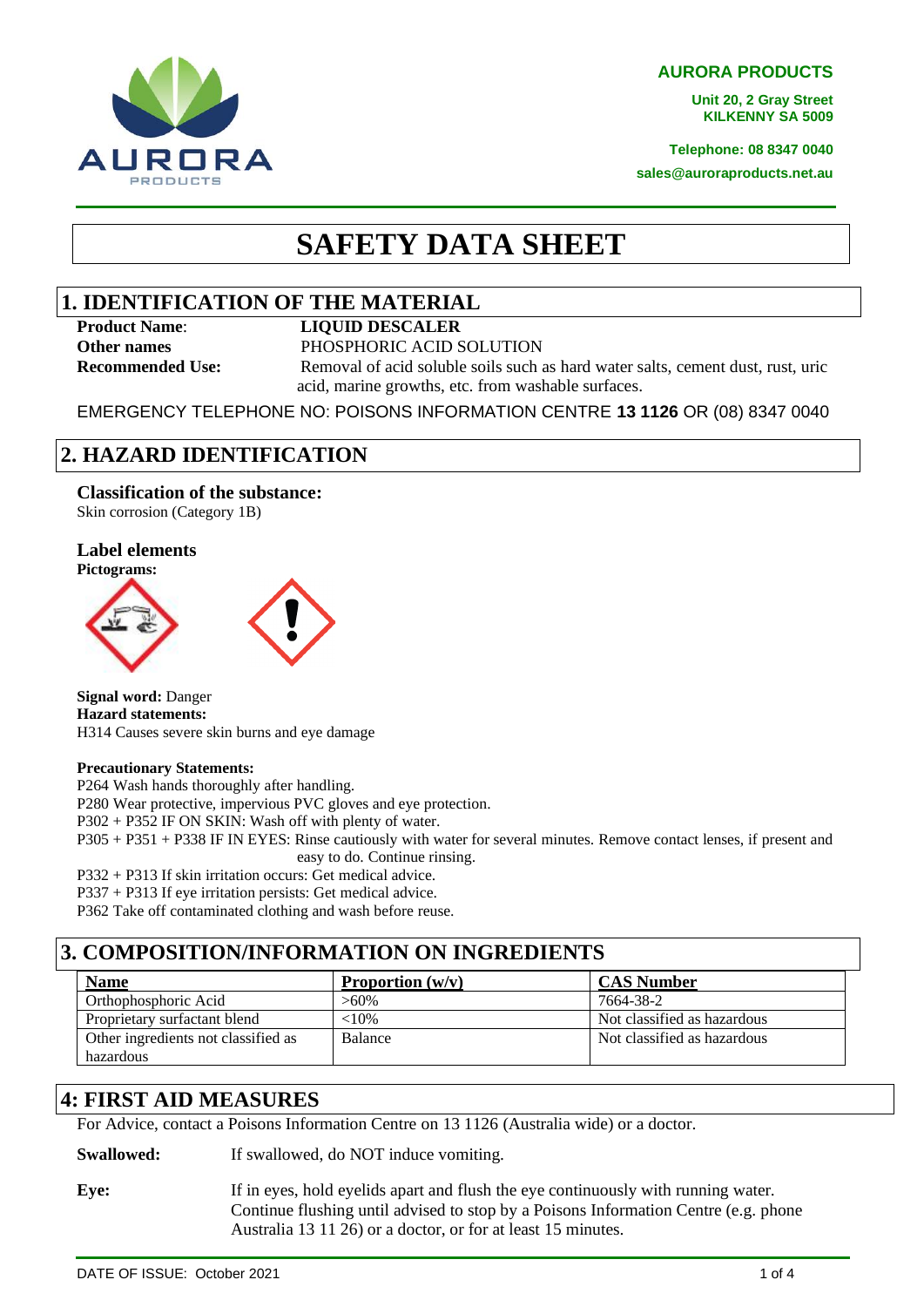| Skin:                    | If skin or hair contact occurs, remove contaminated clothing and flush skin and hair with<br>running water.                                                                                                       |
|--------------------------|-------------------------------------------------------------------------------------------------------------------------------------------------------------------------------------------------------------------|
| <b>Inhaled:</b>          | If affected, remove from contaminated area. Apply artificial respiration if not breathing.<br>If any suspicion of aspiration into lungs, e.g. through swallowing and vomiting, seek<br>urgent medical assistance. |
| <b>Advice to doctor:</b> | Treat symptomatically.                                                                                                                                                                                            |

### **5: FIRE FIGHTING MEASURES**

#### Non-flammable

| <b>Specific Hazards:</b>                      | May react violently with strong alkalies such as sodium hydroxide<br>(caustic soda). Reacts with chlorine releasing compounds generating<br>dangerous chlorine gas. |
|-----------------------------------------------|---------------------------------------------------------------------------------------------------------------------------------------------------------------------|
| <b>Extinguishing Media:</b>                   | Water spray. (Non-flammable.)                                                                                                                                       |
| <b>Unsuitable Extinguishing Media:</b>        | None known or expected.                                                                                                                                             |
| <b>Protective Equipment for Firefighters:</b> | Wear full protective clothing and self-contained breathing apparatus.                                                                                               |
| <b>Additional Advice:</b>                     |                                                                                                                                                                     |
| <b>Hazchem Code</b>                           | No Hazchem code is set for this product under ADG code.                                                                                                             |

### **6: ACCIDENTAL RELEASE MEASURES**

### **Observe all relevant local, federal and international regulations.**

**Protective measures:** Avoid contact with spilled or released material. Immediately remove all contaminated clothing. For guidance on selection of personal protective equipment see Chapter 8 of this Material Safety Data Sheet. For guidance on disposal of spilled material see Chapter 13 of this Material Safety Data Sheet. Shut off all leaks if this is possible without personal risk. Contain to prevent environmental contamination. Prevent from spreading or entering drains, ditches or rivers using sand, earth or other inert barriers.

**Spills**: Spills are slippery, clean up all spills promptly. For small liquid spills (< 1 drum), mop up all possible material and place in a sealable container for re-use or disposal. Rinse off remainder with water. Dispose in accordance with Federal, State and Local regulations. For large spills (> 1 drum), transfer by mechanical means, such as vacuum truck, to a salvage tank for recovery or safe disposal. .Rinse off remaining residue with water. Dispose in accordance with Federal, State and Local regulations.

### **7: HANDLING AND STORAGE**

### **Precautions:** Avoid contact with skin and eyes. Wear suitable protective clothing and equipment (PPE) to prevent skin and eye contact. **Storage:** Store, tightly sealed, away from foodstuffs. Ensure containers are correctly labelled, protected from potential damage and properly sealed when not in use.

### **8: EXPOSURE CONTROLS/PERSONAL PROTECTION**

**Exposure limits:** No exposure limits available for this product or its ingredients.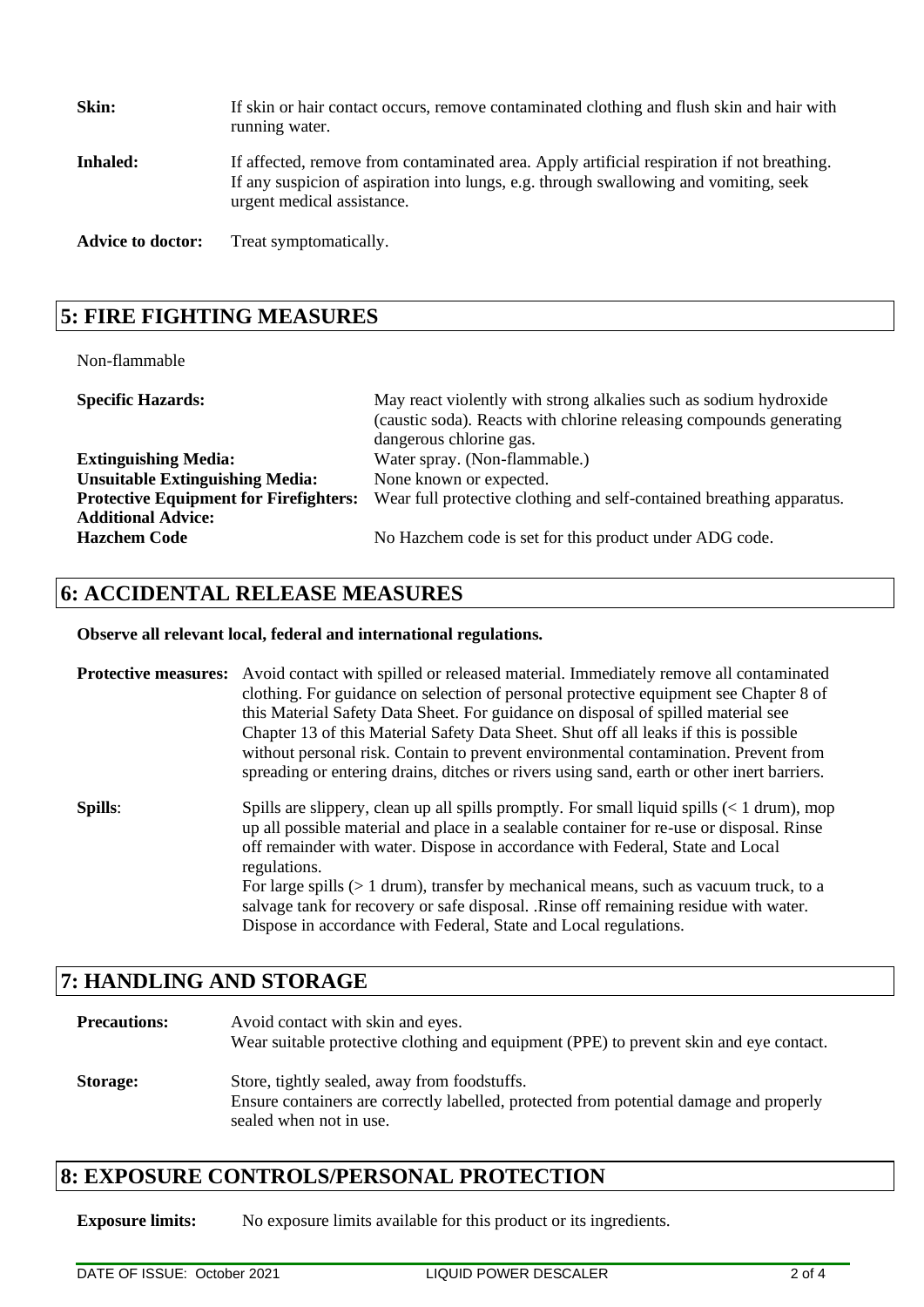### **Recommended Minimum Personal Protective Equipment:**

| <b>EYE PROTECTION:</b> | Safety glasses with side shields or splash proof chemical goggles.                                                                                         |
|------------------------|------------------------------------------------------------------------------------------------------------------------------------------------------------|
| <b>GLOVE TYPE:</b>     | <b>PVC</b> or Neoprene gloves                                                                                                                              |
| <b>RESPIRATOR:</b>     | Not normally required under normal use conditions. If finely atomised wear a<br>mask or respirator approved for nuisance dust to prevent irritation of the |
|                        | respiratory tract.                                                                                                                                         |
| <b>OTHER:</b>          | Suitable protective clothing to prevent skin contact, e.g. impervious overalls<br>and PVC Apron.                                                           |

## **9: PHYSICAL AND CHEMICAL PROPERTIES**

| <b>Appearance</b>       | Water clear, mobile liquid. |
|-------------------------|-----------------------------|
| <b>Boiling Point</b>    | $100^{\circ}$ C             |
| <b>Vapour Pressure</b>  | not determined              |
| <b>Specific Gravity</b> | 1.38 $g/cm^3$               |
| <b>Flash Point</b>      | none                        |
| Solubility in water     | Miscible in all proportions |
| pH                      | $1.0$ (approx) neat         |

## **10: STABILITY AND REACTIVITY**

| <b>Chemical Stability:</b><br><b>Conditions to Avoid:</b> | Stable under ambient storage conditions.<br>Avoid storing at temperatures above 40°C or below 2°C. Storing in<br>temperatures outside this range may lead to instability. This instability is not<br>hazardous however, and once the product is returned to a temperature within<br>the range above, gentle mixing will return it to a uniform state. |
|-----------------------------------------------------------|-------------------------------------------------------------------------------------------------------------------------------------------------------------------------------------------------------------------------------------------------------------------------------------------------------------------------------------------------------|
| <b>Material to Avoid:</b>                                 | Do not mix with other chemicals, especially chlorine (or other halogen)<br>releasing compounds.                                                                                                                                                                                                                                                       |
| Decomposition:                                            | If heated to decomposition, e.g. in a fire, oxides of carbon and nitrogen may be<br>evolved.                                                                                                                                                                                                                                                          |
| <b>Hazardous Reactions:</b>                               | Reacts with chlorine releasing compounds evolving dangerous chlorine gas.                                                                                                                                                                                                                                                                             |

## **11: TOXICOLOGICAL INFORMATION**

### **Possible Health Effects:**

#### **Acute:**

| <b>Swallowed:</b> | May be irritant. Ingestion of large quantities may induce gastrointestinal irritation.<br>Aspiration during swallowing, or vomiting may severely affect lungs. |
|-------------------|----------------------------------------------------------------------------------------------------------------------------------------------------------------|
| Eye:              | Irritant. Likely to cause stinging and lachrymation.                                                                                                           |
| Skin:             | Prolonged exposure, especially to the concentrate, may lead to de-fatting of the skin,<br>resulting in dryness, possible cracking and dermatitis.              |
| <b>Inhaled:</b>   | Not normally an inhalation hazard, however if finely atomised, spray mist may be<br>irritant to the respiratory tract.                                         |

#### **Toxicity Data:**

No data exists for this product or its ingredients.